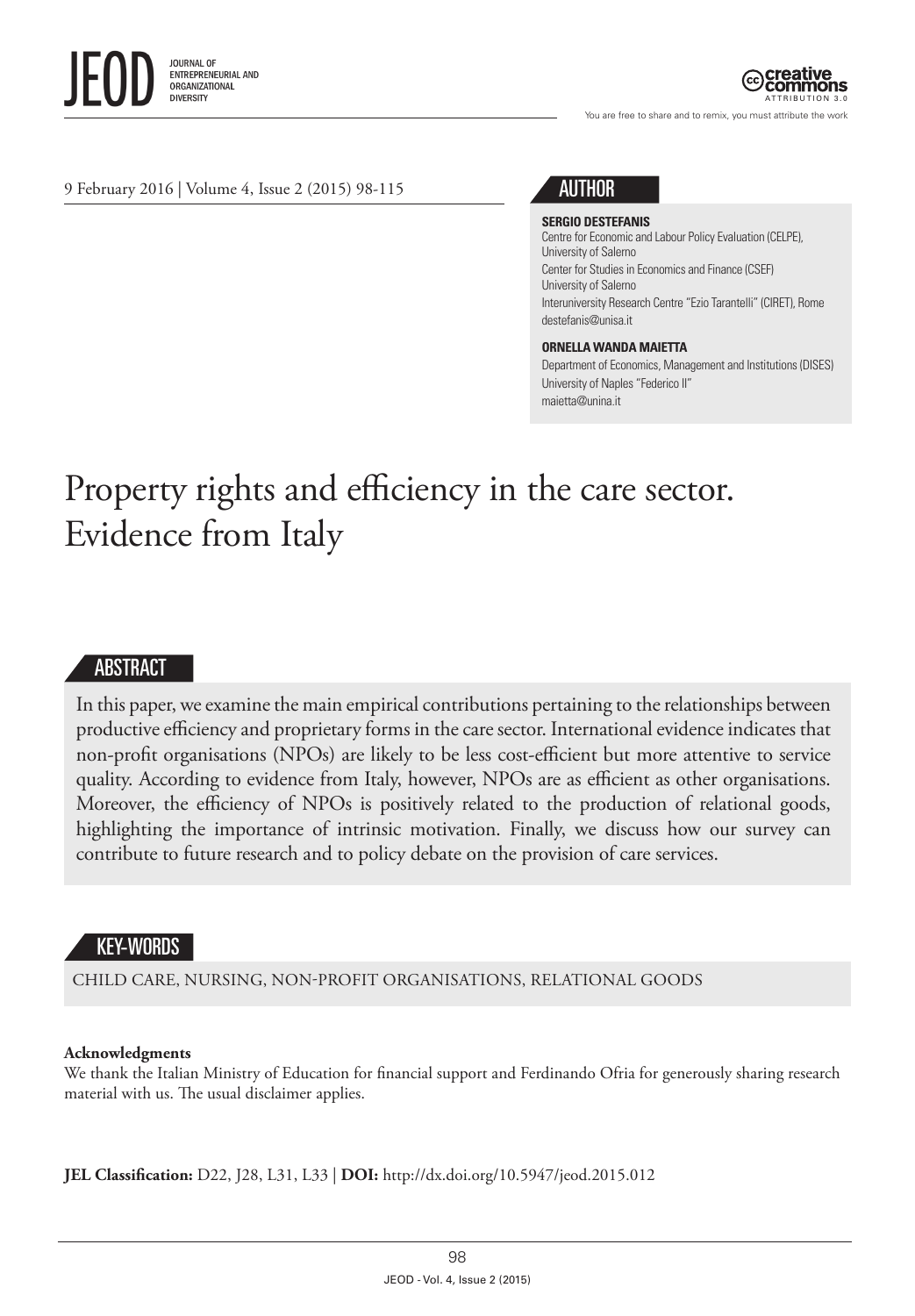# **1. Introduction**

In this paper, we examine the main empirical contributions on the relationships between productive efficiency and proprietary forms in the care sector. With this term, we refer to activities focused on the supply of services to persons (in particular, we are interested in care for children and elders) and characterised by rather important externalities. In analysing the role of proprietary forms, we focus on a relatively new and emerging form, the private non-profit organisation (NPO).

The number, characteristics and economic weight of NPOs have reached significant levels in OECD economies. As of 2010, NPOs employed 10.7 million workers in the US, and NPO jobs grew by an average of 2.1 percent per year between 2000 and 2010 (for-profit jobs declined on average by 0.6 percent per year during the same years). Even in the initial years of the recession from 2007 to 2009, NPO jobs increased by an average of 1.9 percent per year. In the same period, businesses averaged jobs losses of 3.7 percent per year (Salamon et al., 2013). In Europe, too, nonprofit employment increased faster than the population as a whole during the years 2002-2003 and 2009-2010, reaching the target of 14.5 million jobs in 2010 (about 6.5 per cent of the working population in the EU 27). As in the US, the impact of the crisis on employment in Europe has generally been less significant for the social economy than for traditional private business, although NPOs, too, recorded a net loss of jobs (Monzon and Chaves, 2012).

One of the reasons for the buoyancy (or at least resiliency) of NPOs is their concentration in industries (social assistance, health, education, and care) that have been growing rapidly in the last decades. In the EU Skills Panorama (2014), a similar trend is predicted over the next years, especially in the care sector. There is concern, however, that perceptions of poor working conditions can lead to recruitment challenges in this industry. This worry chimes in with the considerations made by Salamon et al. (2013), according to whom during 2000–2010, in three key fields—social assistance, education, and nursing home care—employment growth was weaker than that in US NPOs than in for-profits. While on the one hand this may be attributed to the difficulties that NPOs experienced in accessing capital, on the other hand there are grounds to believe that NPOs' resistance to slashing employee benefits or skimping on the quality of services may have penalised them.

In spite of all these developments, very few researchers have studied the relationships between proprietary forms and productive efficiency in the care sector, above all for the lack of proper statistical information, and a global evaluation of the evidence related to this issue is still missing. Furthermore, most of the theoretical literature is concerned with the US institutional set-up. Here, we attempt to fill this gap by concentrating on the Italian empirical literature because we believe it can shed light on the nexus among proprietary forms, efficiency, and working conditions (more contingently, we hope our assessment may prove of some interest at a time when the Italian Third Sector is undergoing deep reform). An important point highlighted in our survey is the empirical connection between NPOs and the production of relational goods, not only within the field of labour relations (where their role has already been highlighted by Borzaga and Depedri, 2005;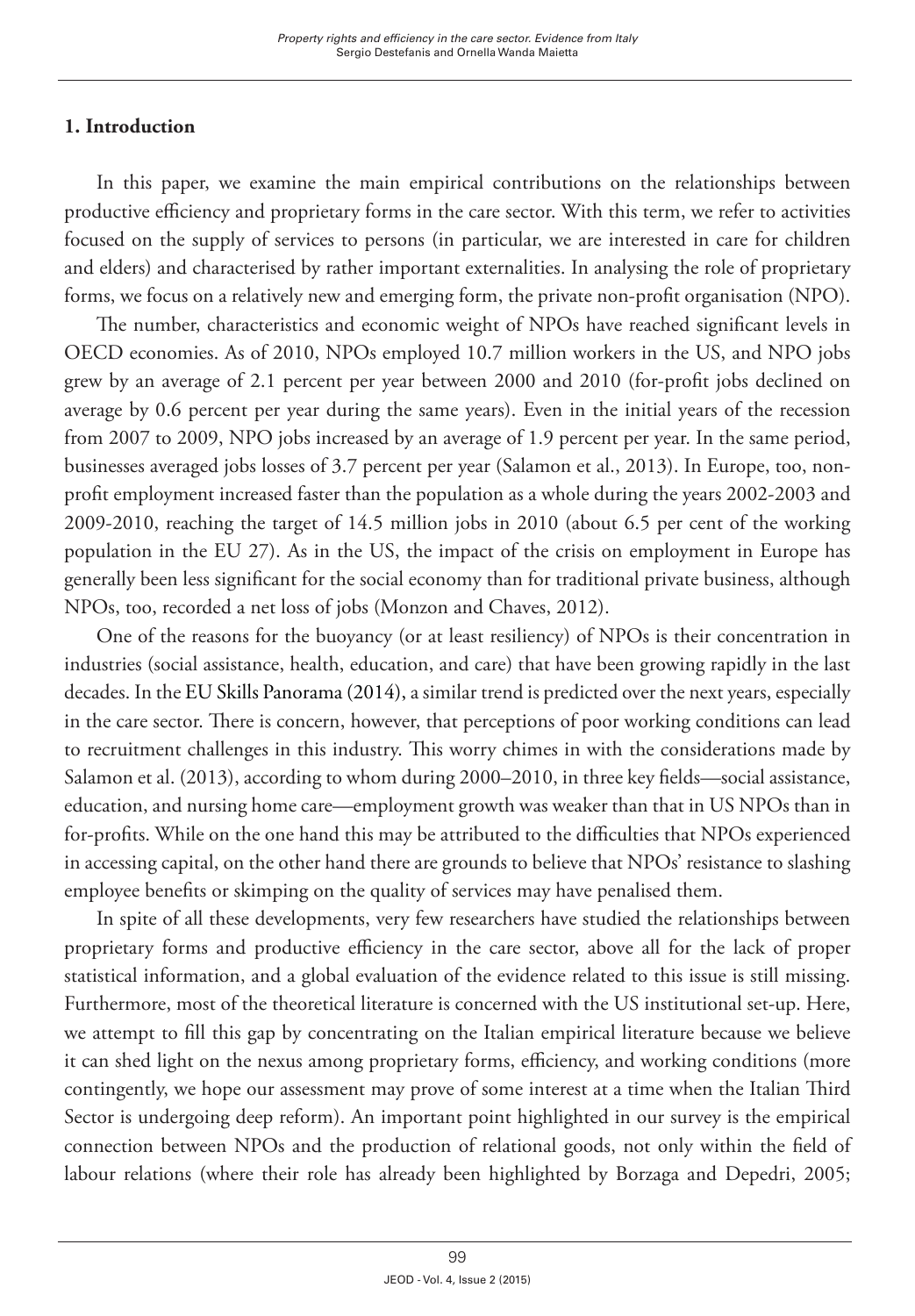Mosca, Musella and Pastore, 2007) but also in terms of the interactions between service providers and users (proxied in the empirical analysis by the reputation of a given NPO), and within provider networks (proxied by the number of cooperative actions performed by each NPO with other NPOs).

The remainder of this paper proceeds as follows. In Section 2, we present a few fundamental features of the care sector. Section 3 deals with the theoretical analysis of NPOs, while Section 4 relates the international (mainly US) state-of-art knowledge of the relationships between productive efficiency and property structure. The same topic is analysed using Italian data in Section 5, while Section 6 examines in detail the relationship between NPOs and relational goods. We end the paper with a few concluding remarks.

## **2. Markets for care services**

For various reasons, care services are provided and consumed in markets that differ starkly from the Walrasian benchmark. Hence, the first theorem of welfare economics does not apply, and competitive markets do not generally maximise social welfare.

First, in care services, contracts are generally incomplete. There are stark information asymmetry problems. Often, quality cannot be appraised with certainty, even after consumption, because similar to many health and education services, care services are credence goods (Sloan et al., 2001). Moreover, the consumption of care services produces positive externalities on the well-being of other subjects, but such externalities are usually difficult to quantify. Finally, in the markets for care services, there is market power. Contact with customers is characterised by important switching costs. Once a relationship with a service provider is established, it is costly to go to a new service provider. Therefore, producers have the possibility to influence prices.

In addition to these themes, which are classics in public economics by now, the importance for care services of other factors, amenable to considerations of fairness and altruism, is increasingly apparent. Many consumers are not in a position to acquire care services at market prices, or at any price for that matter. To obviate this situation, which is often faced by the producers of care services, producers cannot have objectives that are merely reducible to profit maximisation. Furthermore, the utility of agents engaged in the provision of care services seems not only to depend on the goods and services that they consume but also on their leisure. The importance of intrinsic motivation in the explanation of behaviour has come to the fore in economics, and, perhaps more so than in other ambits, the utility of care providers could depend also, for example, on the donations (of time and money) received by them.

For all of the aforementioned reasons, competitive markets are far from optimal for provisioning care services. The superiority of in-kind transfers emerges in the first place from the literature (Balestrino, 1999). However, this does not clarify whether public administration should engage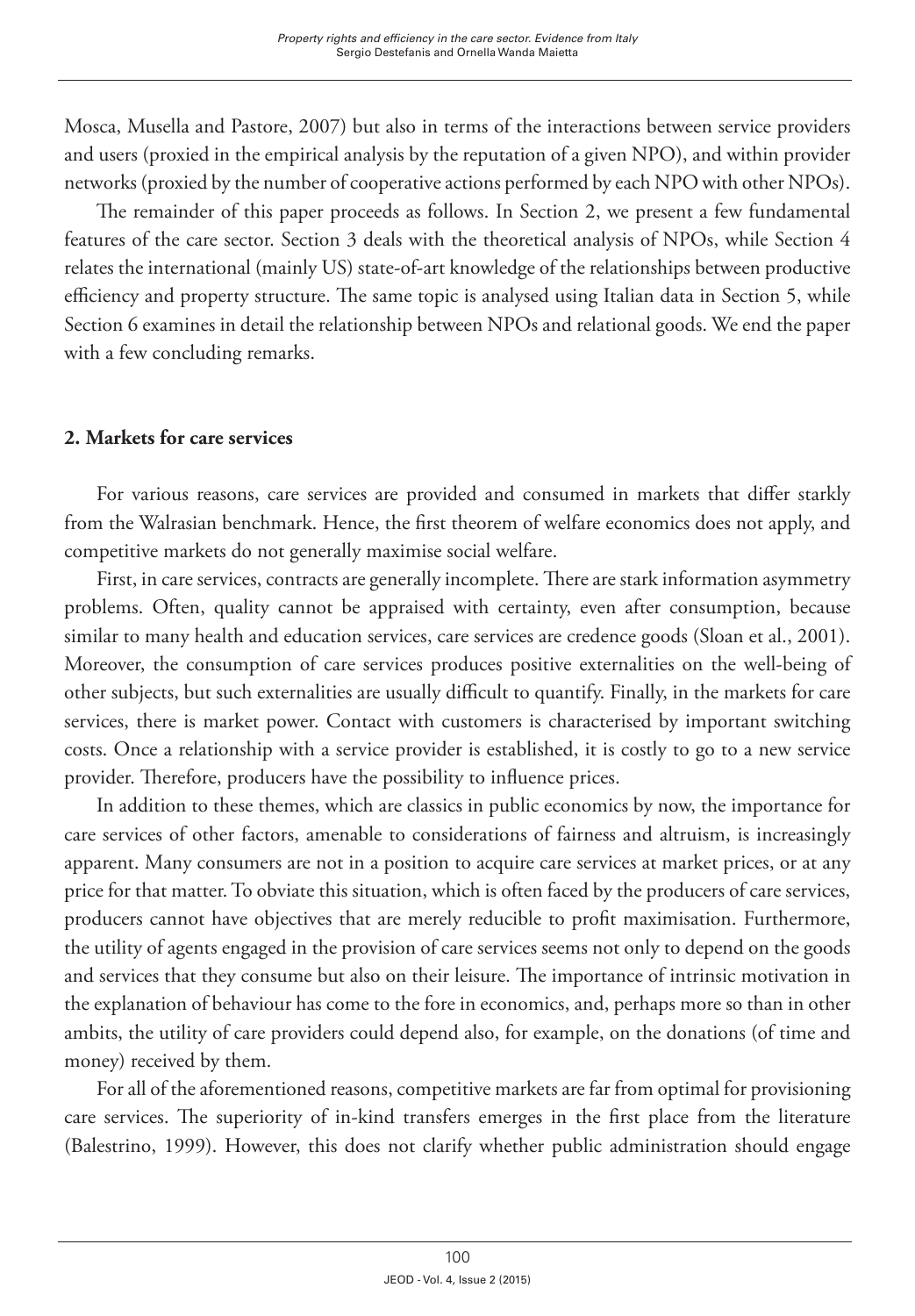in the direct provision of care services or rather back the provision of these services by private producers. Obviously, in the second-best situation, solutions characterised by different proprietary structures are likely to lead to different outcomes in terms of social welfare. Hence, examine this issue in the light of Hansmann's (1980, 1996) important intuition: an industry should be ruled by the organisational form best able to secure efficient production. As can be seen in the following section, this means considering carefully the NPO.

# **3. Care sector and NPOs**

The NPO is a private firm characterised by the non-distribution of profits $^1$  that produces goods or services of collective interest (the emphasis on non-distribution emphasises that profits can be made but not distributed). We list three main topics for collecting arguments in its favour: contract failure, government failure, and organisation–worker relationships**.**

Suppose that a service is characterised by an important informational asymmetry. Hansmann (1980) first noted that NPOs are in a position to solve this failure because they are characterised by non-distribution of profits. Contract failure depends on the incentive for managers of for-profit firms to produce poor quality goods in order to obtain greater profits that can be appropriated by firm owners (and by the managers themselves in many cases). In an NPO, on the contrary, managers do not have any incentive to lie about quality because the greater achieved by doing so profits cannot be appropriated and must be reinvested into the firm.

Ben-Ner and Van Hoomissen (1991) presented a possibly stronger criticism of the idea of contract failure: the existence of informational asymmetries is sufficient by itself to justify the existence of NPOs. In the market of car repair services, there are definite informational asymmetries against consumers, but no NPOs have emerged. Other mechanisms operate in this market to protect consumers, such as reputation or some type of guarantee. According to Ortmann and Schlesinger (2003), competition and reputation can solve the problem of informational asymmetry better than non-distribution of profits can. However, non-rivalry in consumption is also relevant for NPOs, leading us to the theory of government failure (Weisbrod, 1988). If the government chooses to assign to the production of a service the amount of resources satisfying the preferences of the median voter, the more heterogeneous the preferences in society, the higher is the number of unsatisfied constituents. In such a state of things, citizens can resort to three solutions: vote with the feet, use various levels of government, and develop the non-profit sector. An NPO could be an additional producer of public services and would grant the attainment of higher efficiency, in as much as it would be possible to profit more fully from the externalities of collective service.

<sup>1</sup> Pure NPOs are at the extreme end of a spectrum that includes, besides pure for-profit firms at the other end, all types of organisations (cooperatives, associations of mutual character) constrained in some way in the distribution of profits. According to Borzaga (2003), the strength of these constraints allies such organisations to NPOs.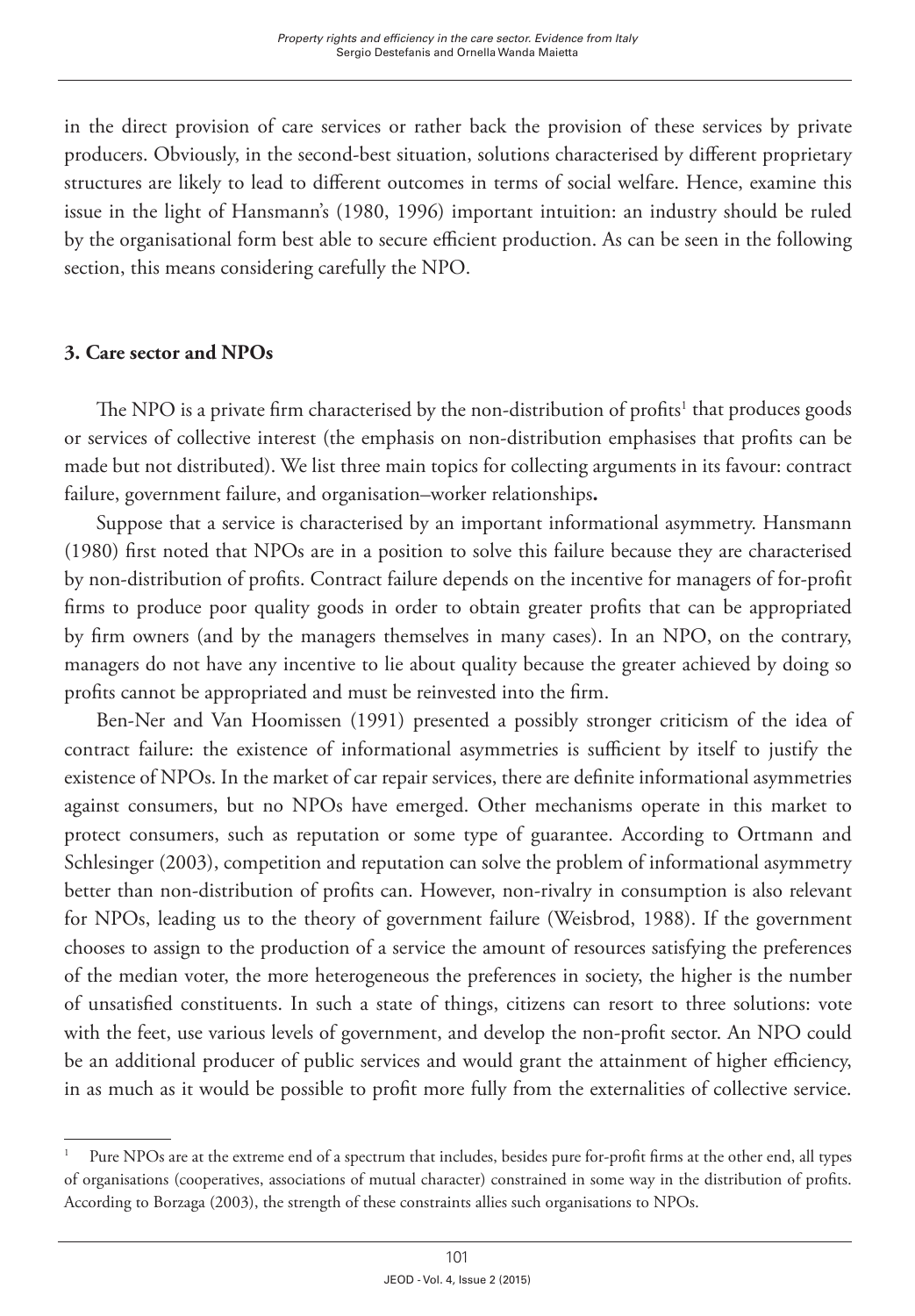More convincingly, Bilodeau and Slivinski (1998) emphasised the importance of non-distribution of profits. The initial capital from an entrepreneur cannot credibly be bound to the firm in the forprofit case because when confronted with a high volume of donations, the entrepreneur can always choose to use part of the funds for other aims than the production of collective service. On the contrary, in an NPO, non-distribution of profits constrains the entrepreneur to use all of the initial capital towards fulfilling the firm's mission. The founder can therefore signal credibly her interest in service production, stimulating the other subjects to donate more than they did in the previous case.

The above approaches share as a common limit the inability to tackle problems of agency internal to the firm. Why, in this type of organisation do managers and workers share the objectives of the owners with whom they decide to cooperate instead of assuming opportunistic behaviours? According to Young (1983), James (1989), and Rose-Ackermann (1996), non-profit organisations are chosen by altruistic or ideology-minded entrepreneurs (who can also originate from religious, trade-union, or political groups) as the form that best suits the social priority given by the public to the services provided, their intrinsic character, as well as for the promotion of their values across society and the acquisition of new backers. Once one focuses on this particular feature of NPOs, it is easier to realise that one of their most distinguishing features is that most of them aim to reform the distribution of opportunities in a given society according to the preferences of the founding group (Borzaga, 2003). Since this redistributive task often means providing goods and services at very low or zero price, a basic condition for the survival and growth of these organisations is their capability to attract donors and workers agreeing to supply resources at very low or zero cost. Among other things, this implies that non-profit organisations cannot rely on the usual array of monetary incentives to elicit workers' effort. They must rely on the selection of workers ready to share the *mission* of the organisation (Besley and Ghatak, 2005). Francois (2000) showed that forprofit firms cannot rely on intrinsically motivated workers, that is, workers who have ideological or ethical motivations, such as wanting to help their neighbours. In firms of that type, there is the clear incentive of taking advantage of the additional efforts of workers to increase profits: therefore, managers cannot credibly commit to use these efforts to improve production.

Internal problems of agency are closely related to the issue of organisational efficiency of NPOs. Hansmann (1996) recognised that in NPOs, the lack of stakeholders interested in the appropriation of residual surplus *could* lead to attenuation of property rights and, hence, to reduction of productive efficiency (the motives highlighted by Leibenstein (1966)'s famous analysis of X-efficiency are highly relevant here). Yet, as Turati (2001) pointed out, this outcome may not arise because even if property rights are attenuated, managers (and workers) in the non-profit sector are highly interested in their reputation. The importance of intrinsic motivation could then successfully counterbalance the lack of a class of stakeholders interested in the appropriation of residual surplus.

Internal agency problems and organisational efficiency of NPOs are linked to a further issue as well: the production of relational goods. An influential body of works (see in particular, Gui, 2000, 2003; Ben-Ner and Gui, 2003; Gui and Sugden, 2005; Bruni, 2006, 2012) has argued that the output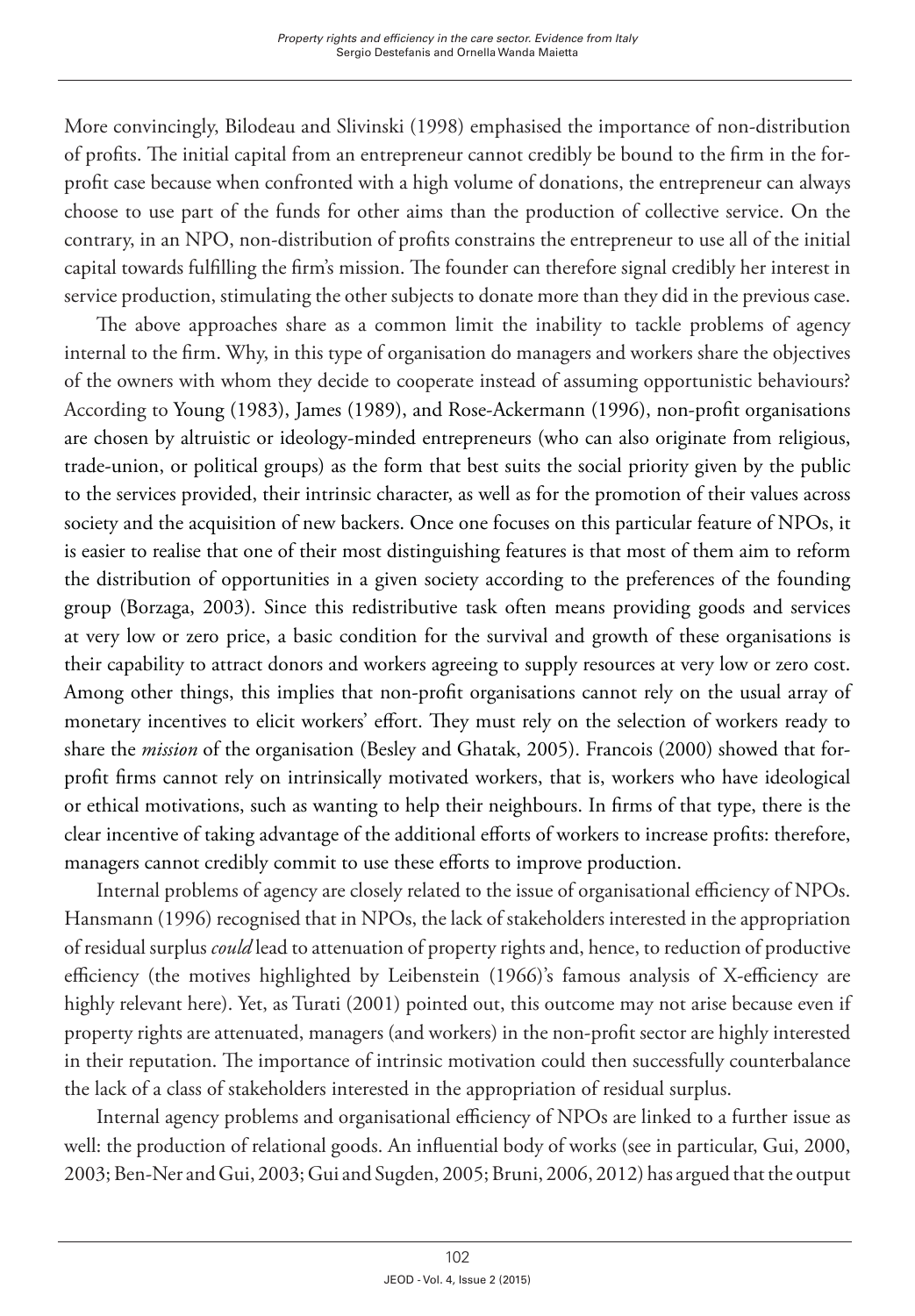of organisations engaged in the provision of care services does not simply amount to the merit goods they distribute but includes the *relational goods* produced in this manner. This argument is based on the conception of economic interactions as encounters (rather than exchanges), including not only traditionally considered inputs and outputs but also relational consumption and capital goods. Relational consumption goods are the intangible outputs of affective and communicative nature of encounters, and they acquire value through the sincerity or genuineness of these encounters. In contrast, relational capital goods are the accretions (stemming from the encounters) to the human capital (knowledge, emotions) of the encounters' participants. Importantly, the accumulation of relational capital goods modifies the socio-economic environment of a society, contributing to the accumulation of its social capital (defined by Gui, 2003, as the capability of a social context to foster collaboration among its members, not only in the form of informal reciprocity but also in initiating collective action to respond to common problems—and within the sphere of economic activity helping to overcome the problems due to lack of trust and information $^2$ ).

In addition, the literature highlights that NPOs engaged in care services are likely to be a field of election for the production of relational goods and their association with efficiency in the provision of services. First, in many of these activities, the role of face-to-face encounters is particularly important. Secondly, an essential condition for the emergence and continuation of initiatives of associative or cooperative nature (which make up the bulk of NPOs) is a human environment, often including pre-existing groups that share common values and goals and are tied together by reciprocal knowledge and confidence. Therefore, on the one hand, NPOs rely on relational capital goods, both highly personalised and extended to groups of various sizes. On the other hand, the activity of NPOs contributes toward increasing the existing stock of relational capital goods, creating new opportunities of contact between already connected individuals, and opening new connections, with the effect of thickening collaborative networks in the context where they operate<sup>3</sup>. The relevance of the considerations of gratuity and donation (rather than of profit) for NPOs also means that they are likely to engage in encounters that yield stronger connections (and hence more relational capital goods) and more communicative and affective outputs (and hence relational consumption goods) than would for-profit firms<sup>4</sup>. Rewards in terms of relational goods could also provide an explanation for the effort devoted by NPO managers and workers in the provision of care services.

<sup>2</sup> Bruni (2006) provides a similar definition of social capital: a network constituted by relationships of trust, cooperation, and reciprocity. Both Gui and Bruni's definitions are in line with the bulk of social capital literature, as outlined in Fiorillo (2007).

<sup>3</sup> The same idea, although developed in a sociological context, can be found in Donati and Solci (2011) and Donati (2014). There too, social capital is a precondition for the emergence of relational goods and is, in turn, regenerated by them.

<sup>4</sup> Similar arguments have been developed in Albanese (2007), who, however, focused on the comparison between for-profit and cooperative firms.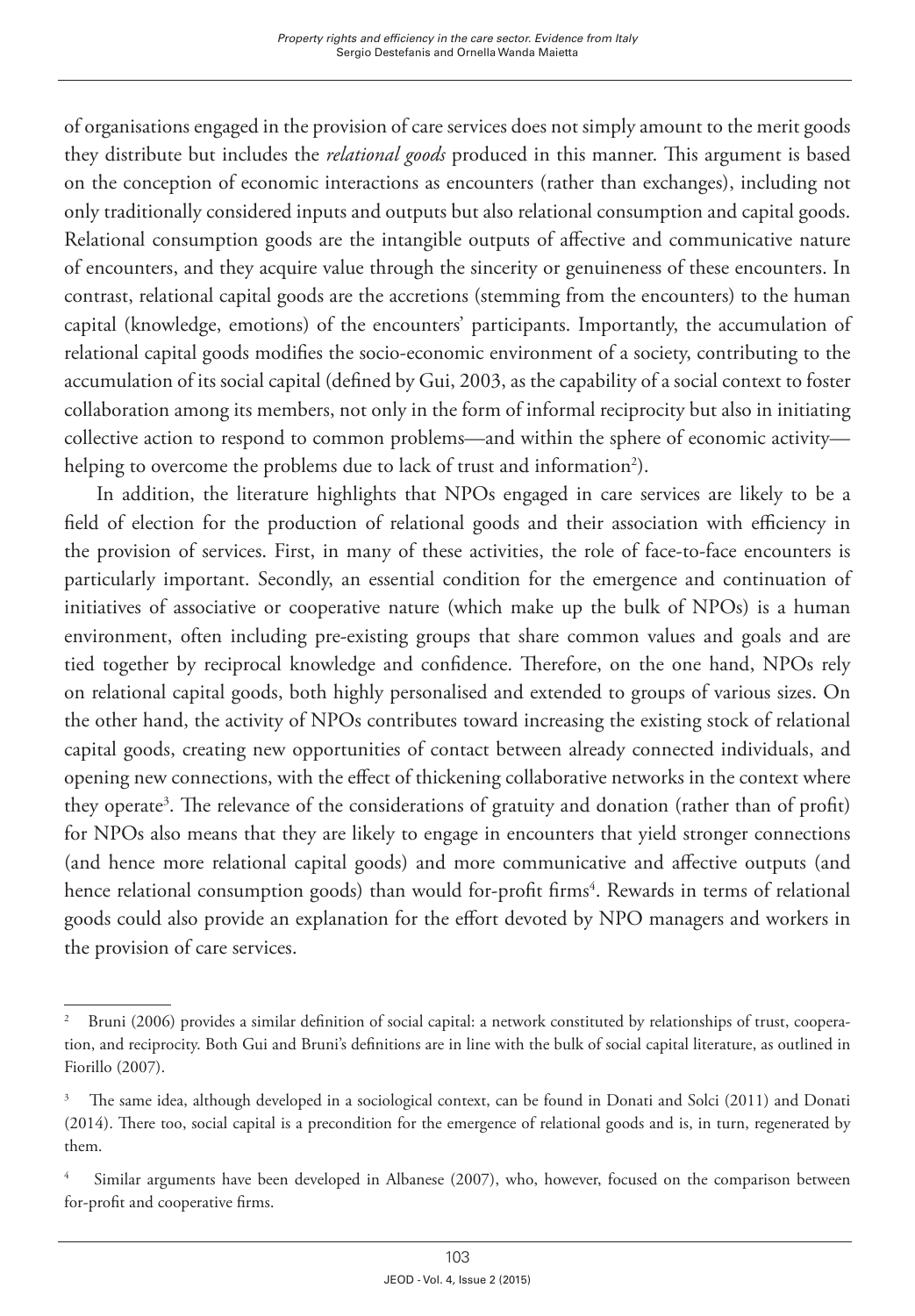In the following sections, we see how the empirical literature deals with these issues. We focus on Italian empirical literature because of its treatment of the nexus among efficiency, working conditions, and relational goods.

# **4. Proprietary forms and efficiency in care sector: Background literature**

The seminal works by Preston (1988, 1993) consider how the costs, positive social externalities, and quality of child care vary between for-profit and non-profit organisations across various US states (in the US, child care is not provided by the public sector but is supplied privately, either by forprofits or by NPOs). By social externalities, Preston means care and education of the children, and productivity of the mothers, and she approximates them through the percentage of non-white children and the percentage of children from one-parent families, as well as through some dummies tied to the presence of services for child development, for the solution of conjugal problems, for financial aid, and charitable services. For the quality of the service supplied by schools, instead, reference is made to variables of quality of work (maximum wage paid, turnover, staff–student relationships, plus some dummies for the presence of psychologists, dietologists, and social workers); dummies for the centres that offer physical examinations (hearing, oral communication, vision), psychological, dental examinations; and dummies for the selection of workers and the involvement of the parents.

It turns out that for-profit child care has lower production cost but its services are of significantly lower quality. In the states where child care is not subjected to federal regulation, NPOs offer services with a greater level of social positive externalities. In the states that instead guarantee federal control, the level of the social externalities is similar between for-profit and non-profit institutions, but the quality of teaching services is better in NPOs. According to Preston, the results imply not so much a different degree of efficiency but rather a differentiation of the service supplied (and of the target), with non-profit child care having higher quality.

In contrast, Vitaliano and Toren (1994) analysed a two-year panel of 164 skilled nursing facilities and 443 combination skilled and health related facilities in New York state to find based on a stochastic cost frontier that the average level of cost inefficiency is 29 per cent. They found no difference in efficiency between for-profit and non-profit homes. Excessive managerial and supervisory personnel and diseconomies of size were correlated with inefficient facilities.

Evidence closer to that of Preston is available from other studies. Santerre and Vernon (2005) believe that non-profit institutions are associated with higher costs and quality than for-profit institutions. By analysing 2,939 US nursing homes in 1996, they found results consistent with the aforementioned expectations and concluded that better quality of care per dollar can be obtained by developing NPOs in the care sector. Lindrooth, Burton and Weisbrod (2007) studied how US for-profit and religious non-profit hospices respond to an exogenous Medicare reimbursement incentive that encourages the maximisation of patients' length of stay. Hospices have the incentive to selectively admit patients with longer expected lengths of stay and admit patients sooner after a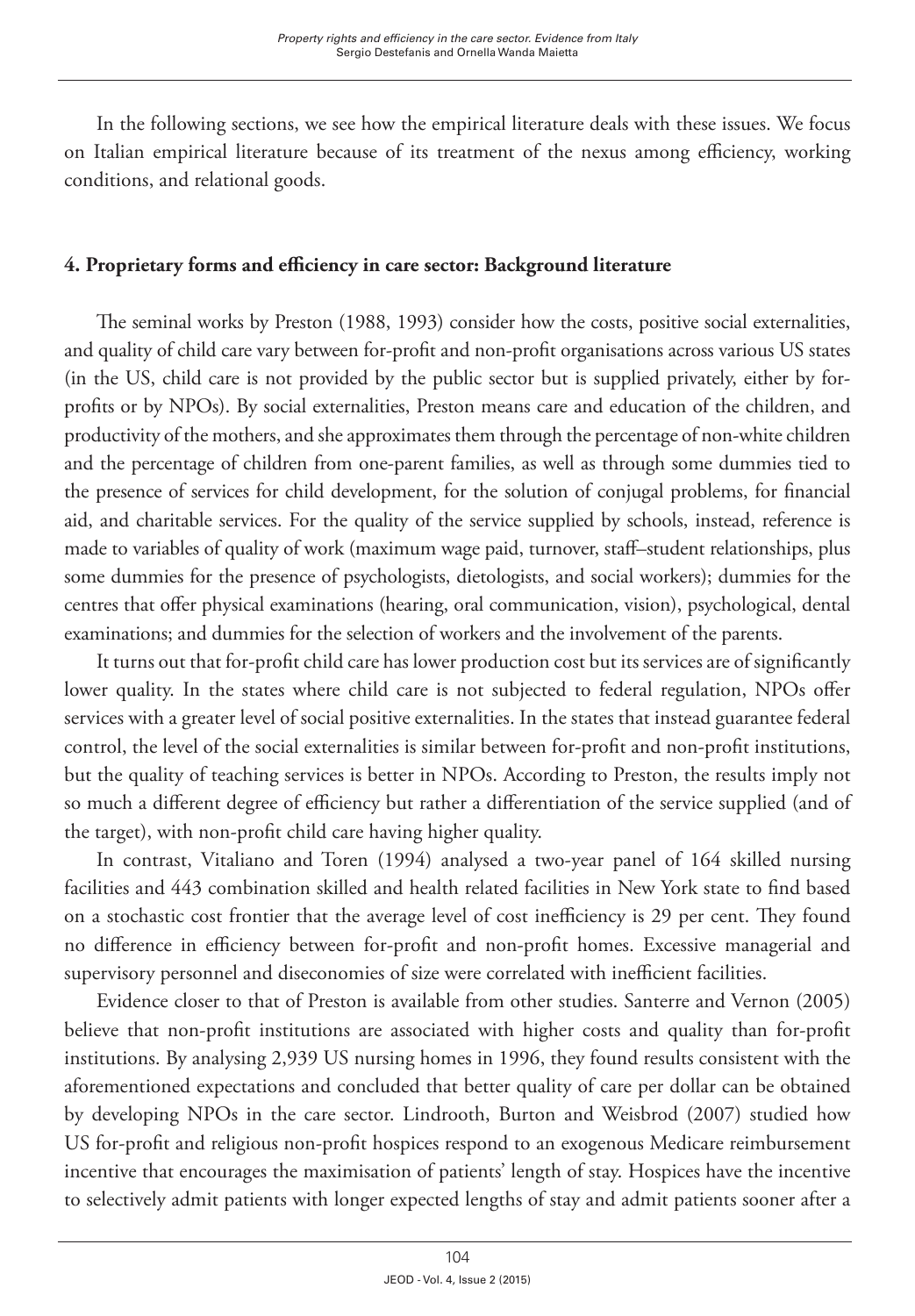hospital discharge. They found that for-profit hospices are significantly less likely to admit patients with shorter, less profitable expected lengths of stay. Using data from markets in the rural US, Ballou (2008) inquired whether non-profit and government nursing facilities can be located in markets where for-profit firms cannot profitably enter. Nursing home care is provided in the US by for-profit, private non-profit, and government organisations. The results showed that nonprofit nursing facilities are not more likely than for-profit firms to enter markets that are likely to be unprofitable—indeed, they appear to enter markets that are very similar to those entered by for-profit firms—but government nursing facilities are more likely to enter unprofitable markets. The results have implications for the efficient provision of access to long-term care for isolated populations and other underserved groups. Ben-Ner and Ren (2008), Ben-Ner, Mandic and Ren (2012) analysed the performance of all 369 Minnesota nursing homes included in federal and state datasets, in addition to the organisational structures of a subsample of 105 homes that responded to a survey. After controlling for quality differences, they found that for-profits are more efficient, serving more residents than NPOs and government organisations. However, for-profits provide lower quality services on a wide array of attributes, especially those that are less observable by nursing home residents and their families.

The evidence presented by Knox, Blankmeyer and Stutzman (2003, 2006) is somewhat different. Analysing a sample of Texas nursing facilities through quality-adjusted translog cost-and profit-function regressions, they found that for-profits are more cost-efficient than NPOs. They also concluded that quality influences costs and profits only slightly, and efficiency differences reflect agency costs and various organisational goals. In other words, quality appears to be homogeneous among facility classifications. Given these significant differences, policymakers may want to consider the role of relative economic performance when granting non-profit status to nursing facilities because non-profit governance boards may allow their organisations to pursue the 'socially superior' goal somewhat divergently.

Shimizutani and Suzuki (2007) evaluated the quality and efficiency of the home help longterm care sector in Japan, relying on data from a self-conducted survey (with 442 respondents). They compared the quality of service and efficiency of for-profits, non-profits, and public-owned providers with different lengths of operation through a translog cost function. Similar to the findings of Vitaliano and Toren (1994), the efficiency of for-profit, non-profit, and public providers did not differ significantly. Equally (and perhaps more surprisingly), they found no statistically significant differentials in the quality of services provided by for-profit and non-profit providers.

Summing up, the international empirical evidence seems to indicate that NPOs are likely to be less cost-efficient but more attentive to service quality. Indeed, the problem of informational asymmetry seems to be more important in child care, where families have to choose for themselves, often without any kind of informational support, than in health services, where users can rely on more refined information-gathering systems, as well as on the services of professional purchasers of health services such as private-insurance managers.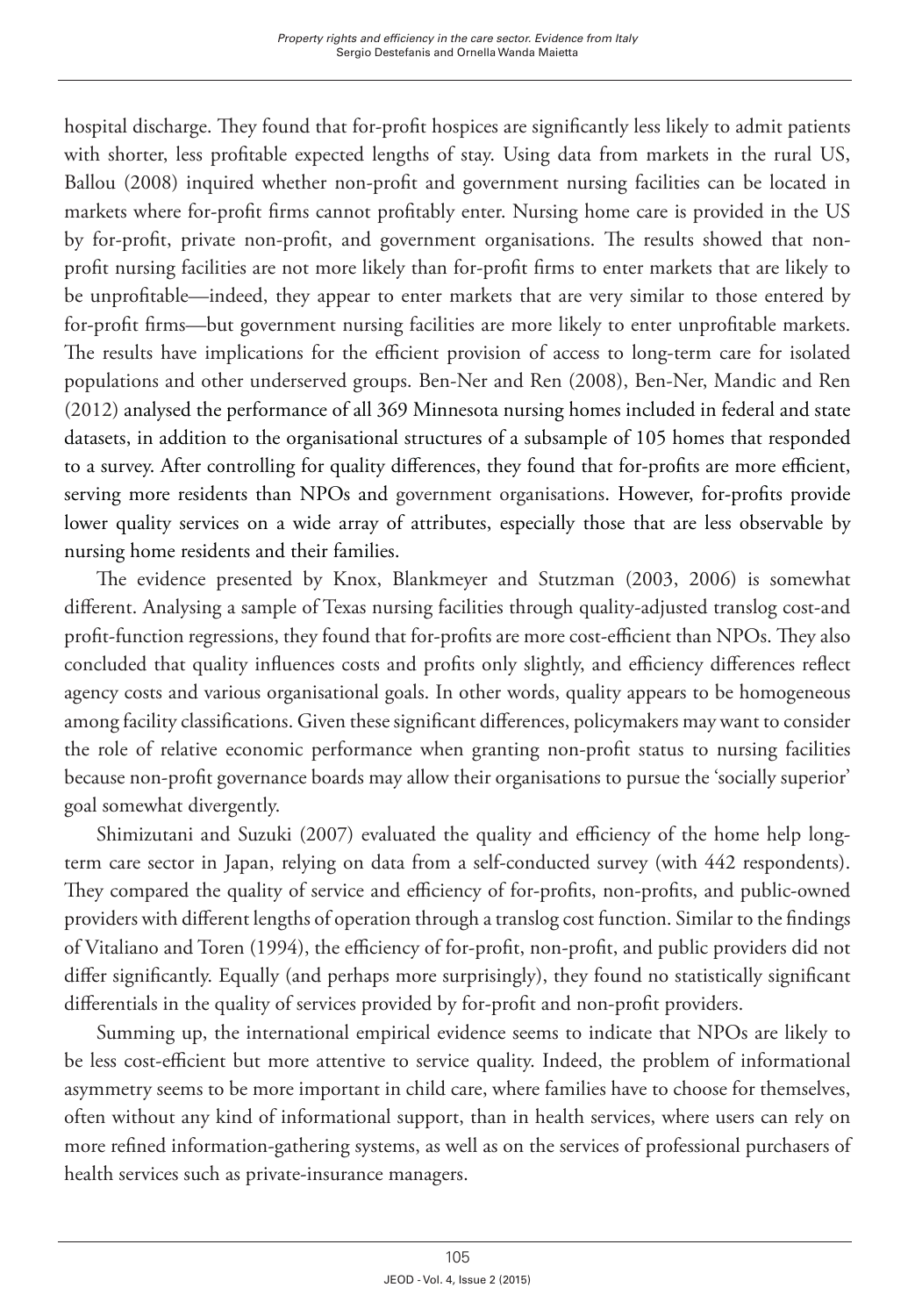# **5. Proprietary forms and efficiency in care sector: Italian evidence**

Fazioli and Filippini (1997) studied the efficiency of Italian child care (*asili nido* or kindergartens). Kindergartens, according to the authors, provide a merit good, which should be guaranteed by the welfare state. The main issue faced by the authors was estimation of the impact of contractingout the provision of kindergarten services to private providers. In a sample of 244 kindergartens distributed throughout Italy (in cities with more than 20,000 inhabitants), they estimated translog cost function and efficiency, allowing for the quality of the service provided.

Output was measured in terms of the number of children enrolled. As a proxy for the quality of output and input, Fazioli and Filippini (1997) took the ratio between teachers and pupils, and the attendance of training courses by teachers.

| <b>Key Variables</b>                                                                                                                                                                                                                                                                               |                   |
|----------------------------------------------------------------------------------------------------------------------------------------------------------------------------------------------------------------------------------------------------------------------------------------------------|-------------------|
|                                                                                                                                                                                                                                                                                                    | $N = 244$         |
| Number of enrolled children                                                                                                                                                                                                                                                                        | 0.93(30.06)       |
| Number of kindergartens in same municipality                                                                                                                                                                                                                                                       | 0.08(2.12)        |
| Teacher/pupil ratio                                                                                                                                                                                                                                                                                | 0.09(3.23)        |
| Training courses                                                                                                                                                                                                                                                                                   | 0.11(3.09)        |
| Contracting-out                                                                                                                                                                                                                                                                                    | $-0.09$ $(-2.98)$ |
| $R^2$ adj.                                                                                                                                                                                                                                                                                         | 0.98              |
| (a) $\mathbf{T}$ and $\mathbf{I}$ and $\mathbf{I}$ and $\mathbf{I}$ are $\mathbf{I}$ and $\mathbf{I}$ and $\mathbf{I}$ and $\mathbf{I}$ and $\mathbf{I}$ and $\mathbf{I}$ and $\mathbf{I}$ and $\mathbf{I}$ and $\mathbf{I}$ and $\mathbf{I}$ and $\mathbf{I}$ and $\mathbf{I}$ and $\mathbf{I}$ a |                   |

#### **Table 1 - Cost function regression results of Fazioli and Filippini (1997) (a)**

T-ratios in brackets (from White-corrected variance–covariance matrix). *Source:* Fazioli and Filippini (1997: 71).

It turns out that costs increase with the quality of the service supplied by kindergartens. Moreover, with other factors equal, contracting-out increases the efficiency of kindergartens. The only unexpected result was in terms of the competition effect, which was measured as the number of kindergartens by municipality, which actually *increases* production costs. The values of this coefficient were, however, low. Unfortunately, given the data used by Fazioli and Filippini, there is no way to distinguish whether contracting-out was related to private non-profit or for-profit providers.

Barbetta and Turati (2003) considered a sample of 497 junior high schools (grades 6-8) located in Piemonte, Northern Italy. We included them in our survey because compulsory education includes a component of care service. Furthermore, Barbetta and Turati measured service quality through indicators similar to those utilised by Preston (1988, 1993). Their general model can be expressed as follows: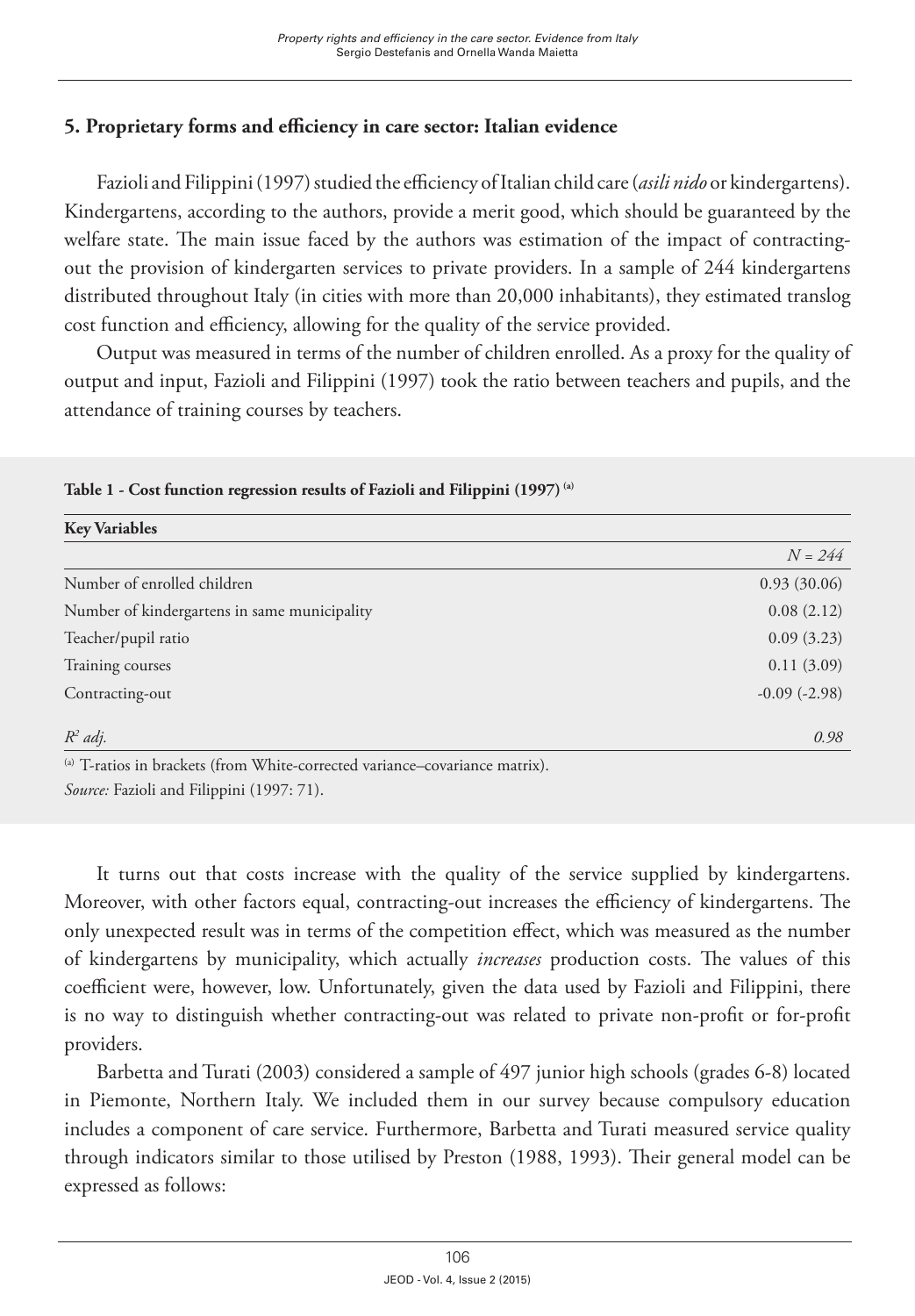# $G = f(T, TD, A, S, Z)$  (5.1)

where G represents the number of graduates in the final examination (a few of them may be disabled or foreign students—source data do not allow them to distinguish graduates with different characteristics), T represents the total number of teachers, TD the total number of teachers taking care specifically of disabled and disadvantaged students (as a proxy for the quality of teaching), A the total number of employees with administrative duties, S the total number of other non-teaching personnel, and Z a vector of environmental variables that may influence schools' production, namely, cultural background and income.

Barbetta and Turati adopted both stochastic frontier analysis (SFA) and data envelopment analysis (DEA-VRS, output-oriented) to determine efficiency scores. Their main first-stage results, with number of graduates in the final examination as output, can be summed as follows:

| <b>Key Variables</b>        | Model SF <sub>1</sub> | Model SF <sub>2</sub> |
|-----------------------------|-----------------------|-----------------------|
|                             | $N = 497$             | $N = 497$             |
| Teachers                    | 0.73(15.81)           | 0.70(16.36)           |
| Teachers for disabled       | 0.07(1.93)            | 0.10(2.72)            |
| Administrative staff        | 0.05(1.37)            | 0.05(1.39)            |
| Other non-teaching staff    | 0.07(2.09)            | 0.06(1.82)            |
| % population holding a B.A. | 0.10(3.49)            |                       |
| Nr. bank branches           |                       | 0.06(5.73)            |
|                             |                       |                       |
| $Log-L$                     | $-297.5$              | $-284.4$              |
| $\lambda^{(b)}$             | 3.12(7.52)            | 3.51(7.83)            |

**Table 2 - SFA regressions of Barbetta and Turati (2003) (a)**

(a) MLE. Asymptotic t-ratios in brackets.

(b) Ratio between inefficiency and noise components of residuals.

*Source:* Barbetta and Turati (2003: 540).

|  |  |  |  | Table 3 - DEA results of Barbetta and Turati (2003) |  |  |  |
|--|--|--|--|-----------------------------------------------------|--|--|--|
|--|--|--|--|-----------------------------------------------------|--|--|--|

| Models           |      | Entire sample (497) | Public $(423)$ |           | Non-profit $(61)$ |           | For-profit $(13)$ |           |
|------------------|------|---------------------|----------------|-----------|-------------------|-----------|-------------------|-----------|
|                  | Mean | Std. Dev.           | Mean           | Std. Dev. | Mean              | Std. Dev. | Mean              | Std. Dev. |
| SF <sub>1</sub>  | 0.63 | 0.18                | 0.63           | 0.17      | 0.65              | 0.20      | 0.40              | 0.18      |
| SF <sub>2</sub>  | 0.63 | 0.18                | 0.64           | 0.17      | 0.64              | 0.20      | 0.39              | 0.19      |
| DEA <sub>1</sub> | 0.42 | 0.19                | 0.41           | 0.18      | 0.52              | 0.26      | 0.50              | 0.25      |
| DEA 2            | 0.51 | 0.26                | 0.50           | 0.26      | 0.54              | 0.27      | 0.52              | 0.29      |

*Source:* Barbetta and Turati (2003: 541).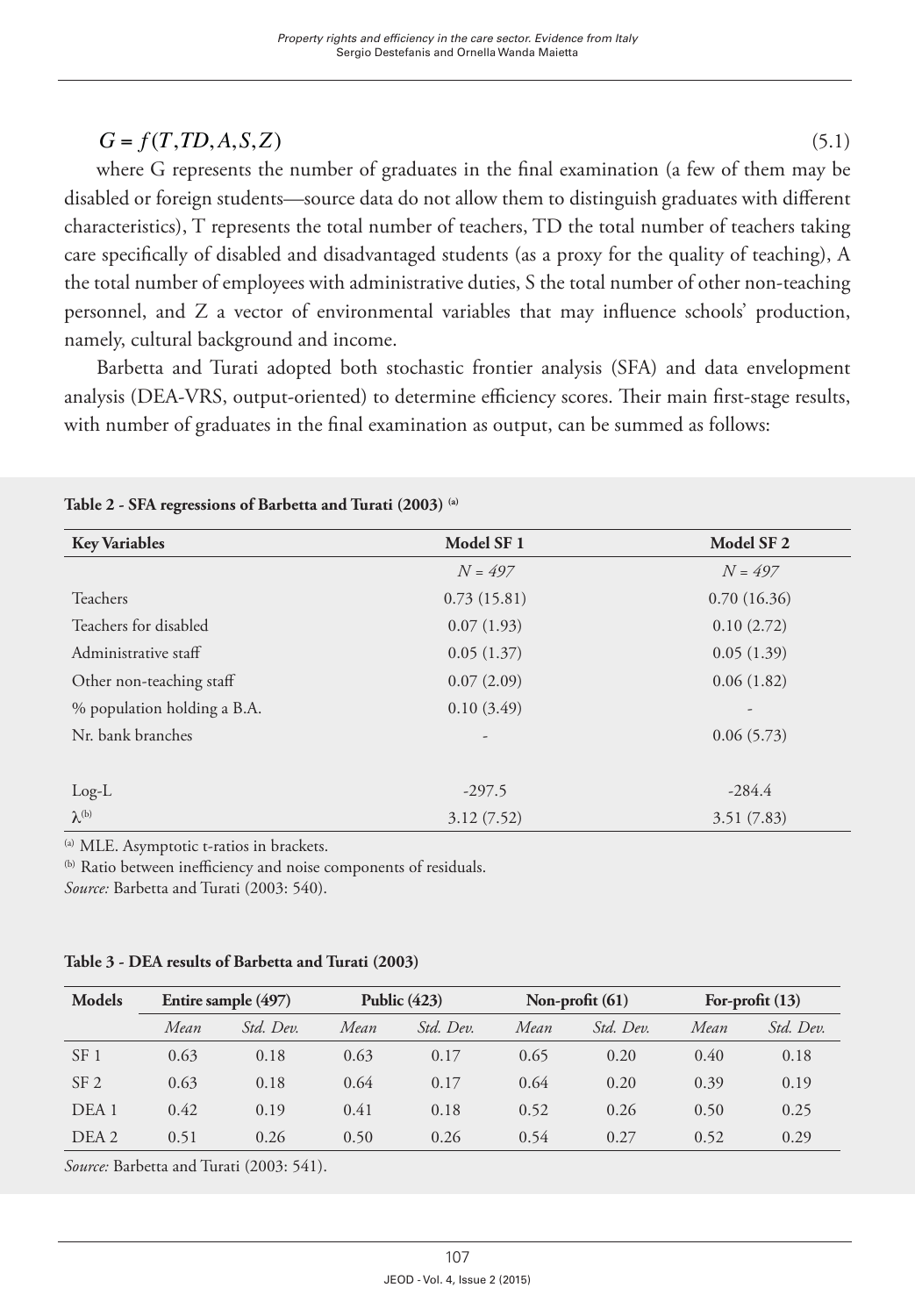The second-stage regressions, explaining the efficiency scores, include NP and FP dummies, school size (as measured by the number of students, N) and the number of disabled (D) and foreign (F) students.

| <b>Key Variables</b> | Mod. 1 DEA        | Mod. 2 DEA        | Mod. 1 SF      | Mod. 2 SF      |
|----------------------|-------------------|-------------------|----------------|----------------|
|                      | $N = 497$         | $N = 497$         | $N = 497$      | $N = 497$      |
| NP                   | 0.05(2.87)        | 0.03(1.70)        | 0.11(3.92)     | 0.08(2.95)     |
| FP                   | $-0.06(-0.82)$    | $-0.14(-1.28)$    | $-0.08(-1.27)$ | $-0.10(-1.67)$ |
| N                    | 0.01(5.90)        | 0.01(2.53)        | 0.01(8.39)     | 0.01(8.07)     |
| $N^2/1000$           | $-0.01$ $(-2.85)$ | $-0.01(-2.14)$    | $-0.01(-4.34)$ | $-0.01(-4.56)$ |
| D                    | $-0.01$ $(-2.59)$ | $-0.01(-3.01)$    | $-0.01(-4.45)$ | $-0.01(-4.25)$ |
| F                    | $-0.00(-1.48)$    | $-0.01$ $(-2.06)$ | $-0.01(-1.78)$ | $-0.01(-2.48)$ |
|                      |                   |                   |                |                |
| $Log-L$              | 161.73            | 177.93            | 289.95         | 259.82         |
| Model $\chi^2(6)$    | 109.26            | 45.15             | 236.07         | 198.61         |
|                      |                   |                   |                |                |

**Table 4 - Second-stage analysis (Tobit models) of Barbetta and Turati (2003) (a)**

(a) MLE. Asymptotic t-ratios in brackets

*Source:* Barbetta and Turati (2003: 541).

Non-profit schools are more efficient than public ones, which outperform their for-profit counterparts. Foreign and disabled students negatively affect efficiency, indicating that a higher quality of output is costly in terms of resources. School size is another important determinant of efficiency.

Destefanis and Maietta (2001, 2003) considered a sample of 268 Italian operating units (OUs) providing 'communal services' from the FIVOL-FEO dataset (see Borzaga, 2000, and Depedri, 2003). Here, we focus on what they dub as group A) in their results: all OUs that provide *old people care and nursing* and that have non-zero beds among their inputs. Destefanis and Maietta adopted a single-stage parametric approach based on the following production function:

 $y = f(x, S, I, OE)$  (5.2)

where y is the natural log of the numbers of users; **x** is a vector of the natural logs of inputs (paid workers, nonpaid workers (volunteers), beds); S represents structural characteristics (technology, etc.); I = (FP, PA) represents the dummies FP and PA, which are 1 if the OU is for-profit or public administration; and OE includes other determinants of organisational efficiency related to labour and managers' satisfaction and motivation. Their main results can be summed up as follows (determinants of organisational efficiency are not included in the first column):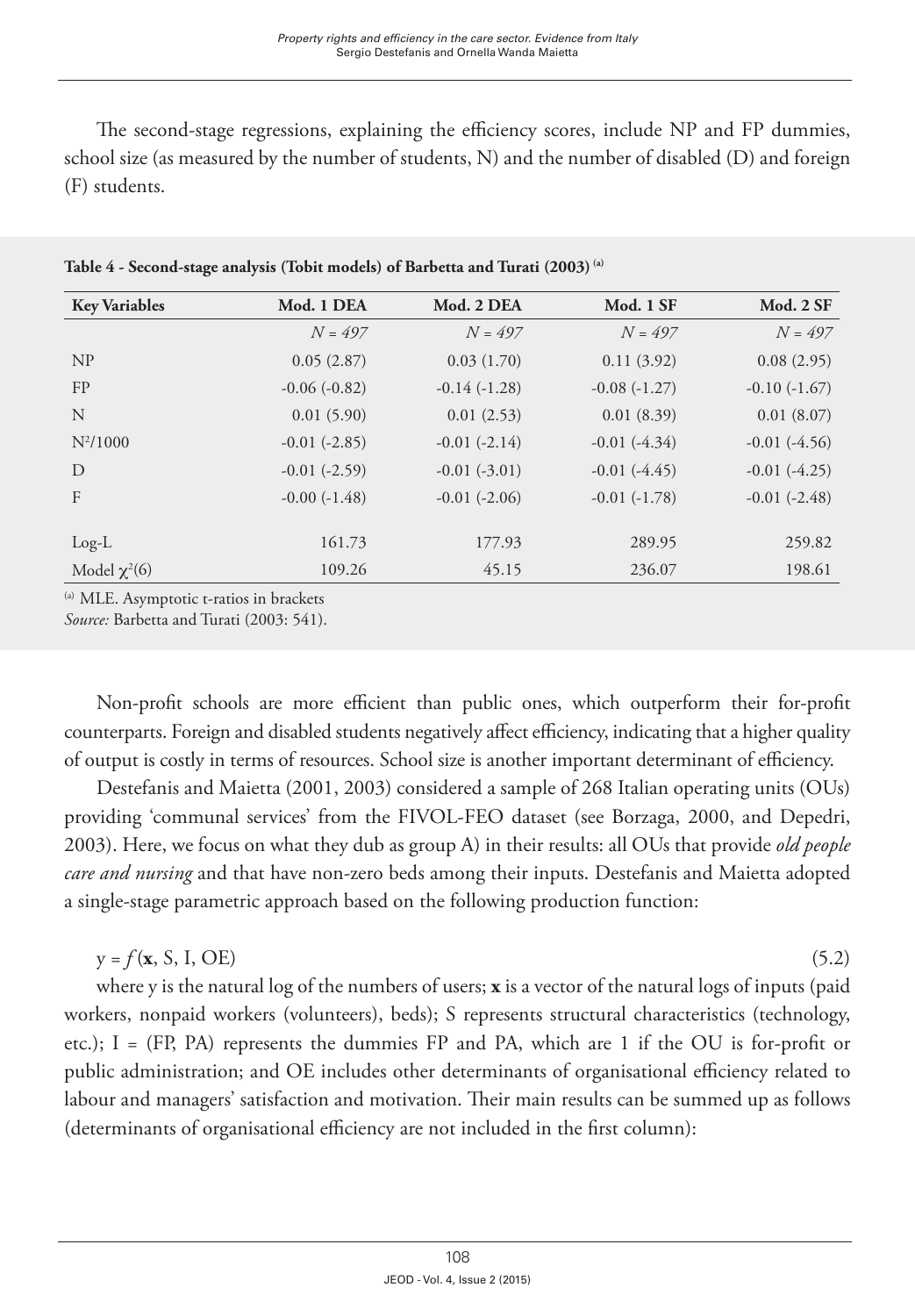| <b>Key Variables</b>                           | All OU <sub>s</sub> | All OU <sub>s</sub> | NP OUs Only |
|------------------------------------------------|---------------------|---------------------|-------------|
|                                                | $N = 73$            | $N = 73$            | $N = 46$    |
| <b>Beds</b>                                    | 0.22(2.22)          | 0.23(2.38)          | 0.25(2.37)  |
| Paid workers                                   | 0.48(5.15)          | 0.49(5.45)          | 0.49(4.47)  |
| Unpaid workers                                 | 0.08(2.26)          | 0.07(1.53)          | 0.07(1.16)  |
| FP                                             | 0.02(0.15)          | 0.01(0.04)          |             |
| <b>PA</b>                                      | 0.21(1.34)          | 0.31(2.08)          |             |
| Customary duration of relationship             | 0.33(2.12)          | 0.38(2.46)          | 0.45(2.59)  |
| Selection procedure: experience in same sector |                     | 0.06(2.17)          | 0.08(1.90)  |
| $R^2$ adj.                                     | 0.64                | 0.65                | 0.63        |

#### **Table 5 - Production function regression results of Destefanis and Maietta (2001, 2003) (a)**

<sup>(a)</sup> T-ratios in brackets (from White-corrected variance–covariance matrix).

*Source:* Destefanis and Maietta (2001: 37).

Technical efficiency of the three organisational forms did not differ significantly, unless the determinants of organisational efficiency are considered explicitly. In the latter case, a significant role of the selection procedures adopted in hiring paid labour was found, showing that problems of internal agency are highly relevant in this field. Interestingly, when allowance was made for some obstacles they met in personnel selection, public administration OUs turned out to be more efficient than their counterparts. This evidence is consistent with proprietary forms being important because of their different work organisations.

More generally, if one believes that the lack of a class of stakeholders interested in the appropriation of residual surplus is outweighed for NPOs by the importance of intrinsic motivations, it could be interesting to see whether there is a relationship between technical efficiency and measures of these intrinsic motivations. Managers and workers employed in NPOs seem to be sensitive to non-monetary rewards, which include the consumption of relational goods<sup>5</sup>. However, NPOs characterised by greater stocks of relational capital goods should also be more productive. If these arguments are correct, we should find a correlation between NPOs' technical efficiency and the amount of relational goods they produce. The FIVOL-FEO dataset allowed Destefanis and Maietta (2001, 2003) to shed some light on this issue, which will be taken up in the next section.

<sup>5</sup> Evidence in favour of this view is provided in Borzaga and Depedri (2005), and in Mosca, Musella and Pastore (2007). These contributions, however, relate only to the field of labour relations and do not deal explicitly with the role of relational goods in the interactions between service providers and users, as well as within provider networks.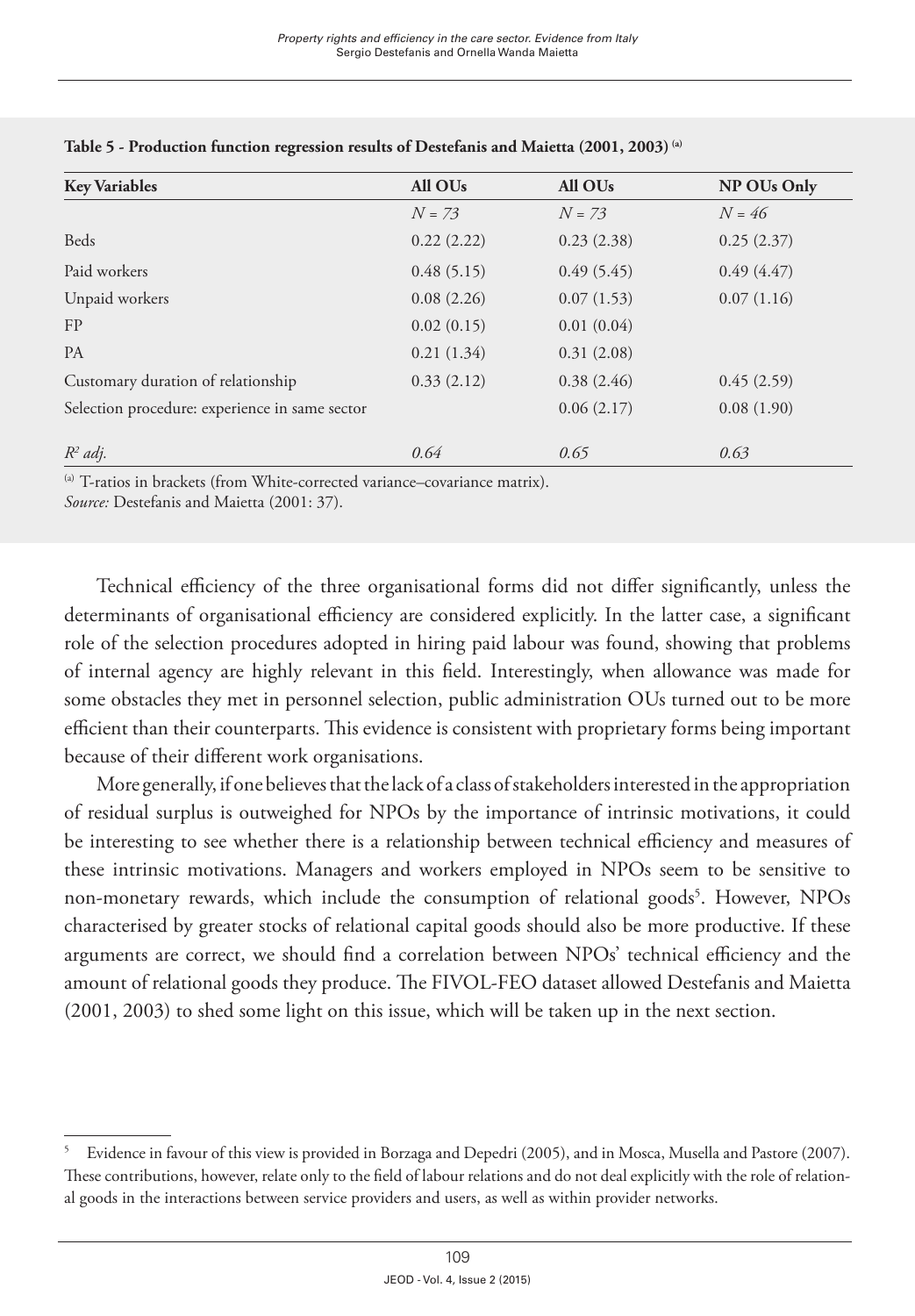# **6. Efficiency and relational goods in care sector: Italian evidence**

As seen in Section 3, NPOs, when providing their services, are likely to engage in encounters that yield thick, strong connections (relational capital goods) and communicative and affective outputs (relational consumption goods). Naturally, there is no contradiction between the provision of services (usually, some merit goods) and the production of relational goods. Rather, the former fosters and sustains the latter. Gratuity is related to the motivations of the organisation members (altruism, self-satisfaction, self-interest, etc.) and not to disregard toward the results of the organisation's action. For instance, an Italian practitioner said the following in this regard: "…the issue of the gift relates more to the volunteer worker and his/her motivations than to the recipient of the volunteer action: the latter is above all interested that the service he/she needs be of good quality and given in such a way as to respect his/her dignity; in other words he/ she expects a good service rather than a good gift [authors' translation]"6 . This 'good service', however, is not an end in itself but is likely to bring about encounters characterised by greater amounts of relational goods.

We believe it is useful to give to these ideas a formal content (albeit an elementary one). Consider

$$
R = (M; P; \mathbf{F}; \mathbf{W}),\tag{6.1}
$$

where R is the (quantity of) relational good, M is the (quantity of) merit good, P is the (quantity of) effort for promoting the values of the organisation, **F** is a vector listing the individual characteristics of the organisation, and **W** is a vector representing a few environmental factors. The idea contained in (6.1) is that the organisation can produce relational goods by providing services to the public, as well as by promoting among the public the founding values of the organisation. Because both relational consumption and capital goods are related to same types of encounters, we do not distinguish between the two kinds of relational goods in equation (6.1). Furthermore, the production of relational goods depends on a few environmental factors (determining the responsiveness of the public) and on the individual characteristics of the organisation (its intrinsic capability to produce connections and other relational goods). The latter must surely include the effort and resourcefulness shown to the public, which, in the absence of more direct indicators, can be proxied by organisational efficiency (or its determinants).

M and P are functions of a set of input quantities (**X)**, vector of structural characteristics (**S)**, and organisational efficiency of the decision-making unit (OE):

<sup>6</sup> Nervo (1999: 7): "*… la questione del dono riguarda più il volontario e le sue motivazioni che il beneficiario dell'azione volontaria: a questi interessa soprattutto che la prestazione di cui ha bisogno sia di buona qualità e sia data in modo che rispetti la sua dignità; si aspetta cioè un buon servizio, più che un buon dono*".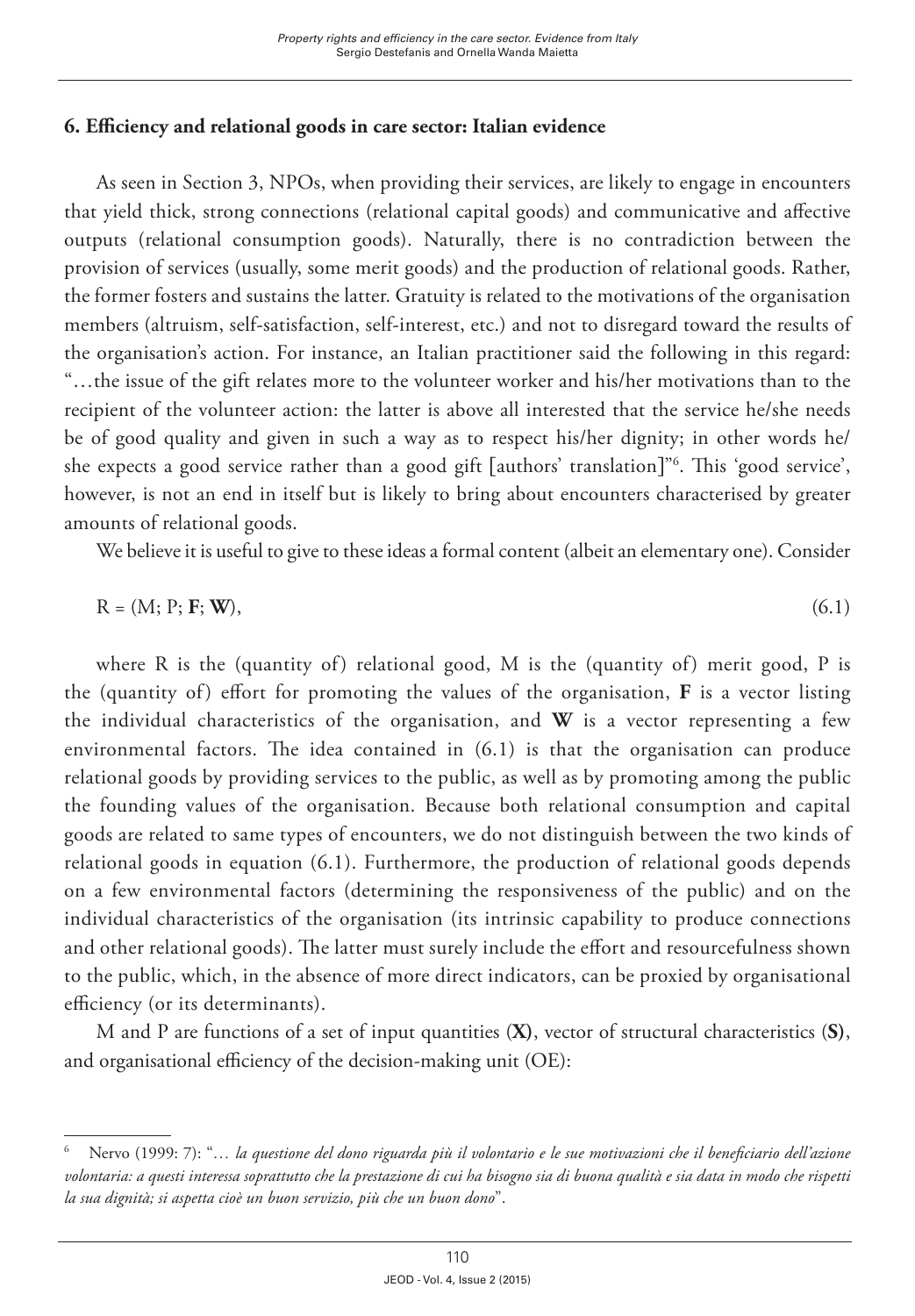$$
M = g\left(\mathbf{X}_{\mathbf{M}}; \mathbf{S}_{\mathbf{M}}; \mathbf{OE}\right) \tag{6.2}
$$

$$
P = h(X_p; S_p; OE) \tag{6.3}
$$

We let the inputs and structural characteristics differ across the production of M and P. In any case, NPOs care about their organisational efficiency because their ultimate aim (the production of relational goods) is best achieved if they maximise their production of M and P for the given resources and because, for given M and P, higher organisational efficiency is likely to be associated with the production of a greater amount of relational goods. Moreover, notably, unpaid work (found in Section 5 to have little impact on the production of M) may find its *raison d'être* in the provision of P.

Relying on the FIVOL-FEO dataset, Destefanis and Maietta (2001, 2003) tested whether the outputs and the efficiency of non-profit OUs significantly affect the two proxies of relational goods (only available for NPOs; unfortunately, no comparative analysis can be made with for-profit firms or public administration): a (self-assessed) categorical measure of reputation and the number of cooperative actions with other non-profit OUs. While a self-assessed measure of reputation has obvious drawbacks, it could still be a useful indicator of the relational outputs produced by the OU. As for the other proxy, a high number of cooperative actions with other non-profit OUs signifies the existence of thick, strong connections across NPOs, which are also likely to extend to the members of the community.

Consistent with the above model, Destefanis and Maietta (2001, 2003) tested whether the OUs' outputs, number of users and number of actions of promotion<sup>7</sup>, organisational efficiency, and territorial proxy (South, equal to one when an OU belongs to a southern region) contribute towards determining their production of relational goods. The organisational efficiency of OUs was calculated (from the production function regression results in Table 5, third column) as  $OE =$ 0.08\*(Selection procedure: experiences in same sector)8 .

<sup>7</sup> The latter is another variable retrievable from the FIVOL-FEO dataset: a categorical variable taking values 1, 2, 3 if the Care of Users/Promotion of Organisation Values is non-existent, provided occasionally, provided systematically, respectively. To some extent, this categorical indicator is also related to the quality of services provided by the OU.

<sup>8</sup> All other variables included in the production function regressions are not related to organisational efficiency but rather to the technology of the OU. Also note that the number of users never turns out significantly in the production of relational goods (and is not included as a regressor in the reported estimates).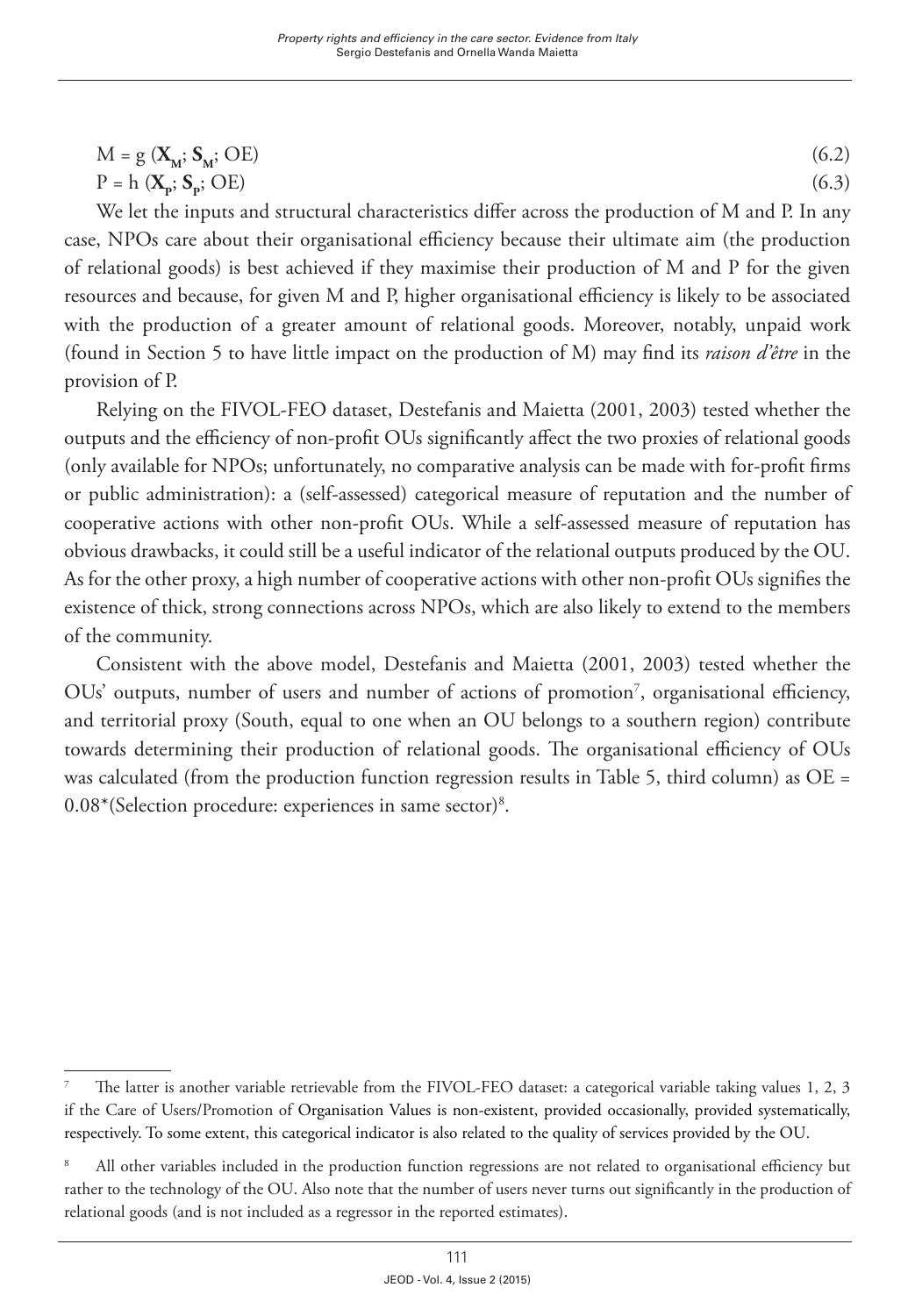### **Table 6 - Destefanis and Maietta (2001, 2003) Relating organisational efficiency to production of relational goods (a)** *(proxied by Number of cooperation actions)*

| <b>Key Variables</b> |                |                |                |
|----------------------|----------------|----------------|----------------|
|                      | $N = 46$       | $N = 46$       | $N = 46$       |
| <b>OE</b>            | 12.64(2.17)    | 14.50(2.10)    |                |
| Promotion            | 2.07(1.42)     |                | 2.62(1.58)     |
| South                | $-1.88(-0.63)$ | $-1.45(-0.51)$ | $-0.55(-0.21)$ |
| $R^2$ adj.           | 0.05           | 0.04           | 0.01           |

#### *(proxied by Reputation)*

| <b>Key Variables</b> |            |            |            |  |
|----------------------|------------|------------|------------|--|
|                      | $N = 46$   | $N = 46$   | $N = 46$   |  |
| <b>OE</b>            | 5.18(1.35) | 6.12(1.53) |            |  |
| Promotion            | 1.03(1.04) |            | 1.26(1.27) |  |
| South                | 3.00(3.57) | 3.22(3.73) | 3.55(4.63) |  |
| $R^2$ adj.           | 0.23       | 0.22       | 0.21       |  |

<sup>(a)</sup> T-ratios in brackets (from White-corrected variance–covariance matrix).

*Source:* Destefanis and Maietta (2001: 38).

These results show that relational goods are indeed related to efficiency and (to a lesser extent) to promotion. Both efficiency (in particular) and promotion are more closely related to the number of cooperative actions than to reputation, a result supportive of the idea that NPOs care about organisational efficiency because it leads to thicker, stronger collaborative networks.

Thus, according to the evidence in Destefanis and Maietta (2001, 2003), even in the absence of a stakeholder class interested in appropriating the residual from production, NPOs do not seem to indulge in opportunistic behaviour. Their interest in the production of relational goods is likely to be a reason of this efficiency-seeking behaviour on the part of workers and managers.

# **7. Concluding remarks**

The international empirical evidence seems to indicate that NPOs are likely to be less costefficient but more attentive to service quality. Indeed, the problem of informational asymmetry seems to be more important in child- or elder care, where families have to choose for themselves, often without any kind of informational support, than in health services, where users can rely on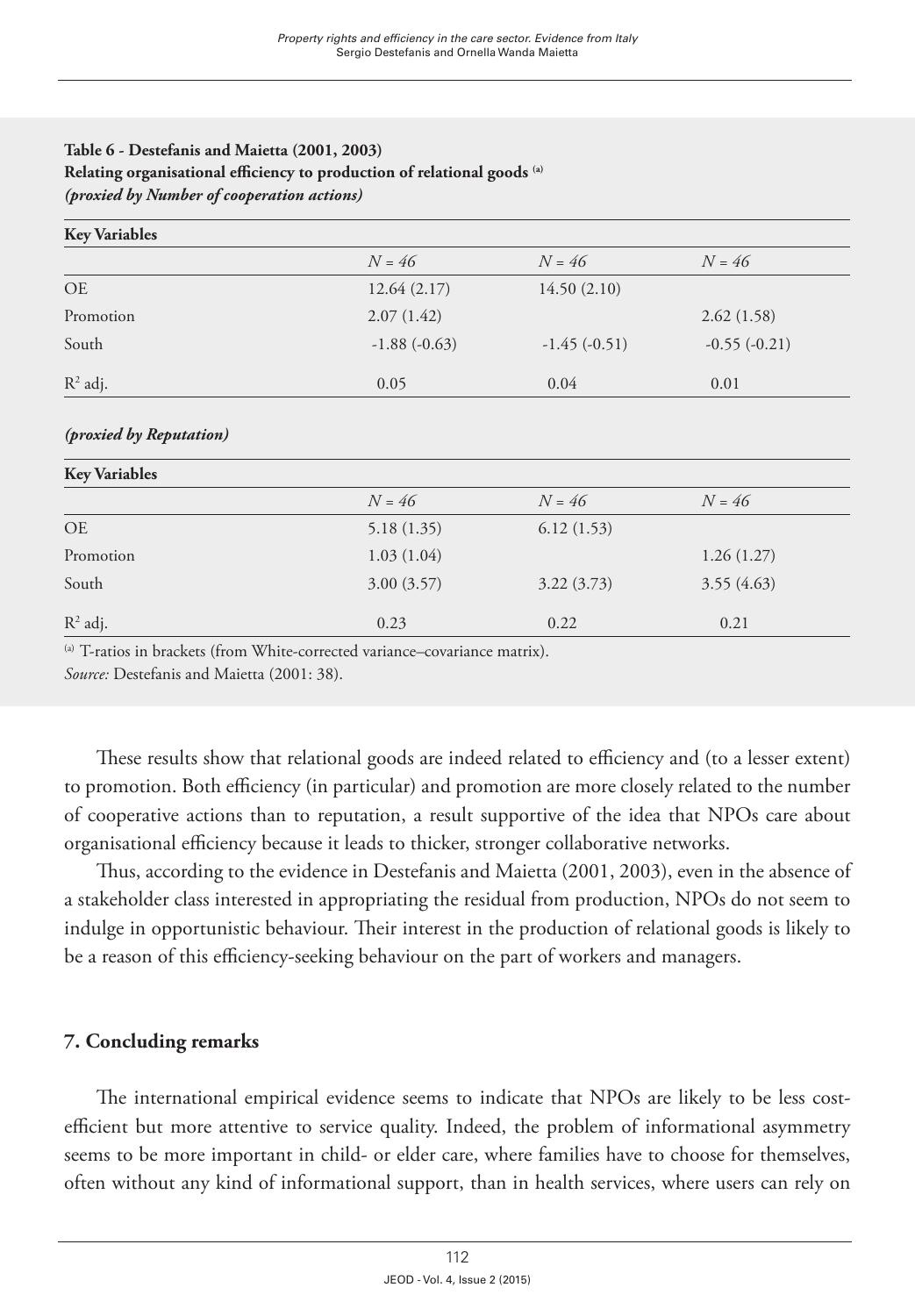more refined information-gathering systems, as well as on the services of professional purchasers of health services such as private-insurance managers.

According to the Italian evidence, however, NPOs are as efficient as other organisations. If one believes that the lack of a class of stakeholders interested in the appropriation of residual surplus is outweighed for NPOs by the importance of intrinsic motivations, there should be a relationship between technical efficiency and measures of these intrinsic motivations, including the production of relational goods. Destefanis and Maietta (2001; 2003)'s results show that the production of relational goods is indeed positively related to the organisational efficiency of NPOs.

Our survey can contribute towards improving future research and clarifying the policy debate on the provision of care services in the following ways. The evidence we reviewed shows that even in the absence of a stakeholder class interested in appropriating the residual from production, NPOs do not indulge in opportunistic behaviour. Intrinsic motivation is among the drivers of this efficiency-seeking behaviour on the part of workers and managers. Any reform of the Third Sector should take this into account and avoid upsetting this governance system. While the degree of competition existing in the market, too, is a potentially very important factor, little evidence is available for its role in Italy's context. It is also to be lamented that virtually no evidence exists for Italy of the relationships among efficiency, proprietary forms, and service quality. More studies using Italian data are needed, allowing for measures of competition, input and output quality, and production of relational goods. Moreover, it should be noted that further non-US evidence in this field could still be highly valuable, given its relative scarcity.

## **References**

Albanese, M. (2007). L'impresa autogestita e il capitale sociale, *Rivista della Cooperazione*, 2: 32-52.

- Balestrino, A. (1999). The desirability of in-kind transfers in the presence of distortionary taxes, *Journal of Economic Surveys*, 13(4): 333-354. DOI:<http://dx.doi.org/10.1111/1467-6419.00086>
- Ballou, J.P. (2008). Do Nonprofit and Government Nursing Homes Enter Unprofitable Markets?, *Economic Inquiry*, 46(2): 241-260. DOI:<http://dx.doi.org/10.1111/j.1465-7295.2007.00059.x>
- Barbetta, G. & Turati, G. (2003). Efficiency of Junior High Schools and the Role of Proprietary Structure, *Annals of Public and Cooperative Economics*, 74(4): 529-551. DOI: <http://dx.doi.org/10.1111/j.1467-8292.2003.00234.x>
- Ben-Ner, A. & Van Hoomissen, T. (1991). Nonprofit Organisations in the Mixed Economy: A Demand and Supply Analysis, *Annals of Public and Cooperative Economics*, 62(4): 519-550. DOI: [http://dx.doi.org/10.1111/j.1467-8292.1991.](http://dx.doi.org/10.1111/j.1467-8292.1991.tb01366.x) [tb01366.x](http://dx.doi.org/10.1111/j.1467-8292.1991.tb01366.x)
- Ben-Ner, A. & Gui, B. (2003). The Theory of Nonprofit Organizations Revisited. In: Anheier, H.K. & Ben-Ner, A. (Eds.), *The Study of the Nonprofit Enterprise*, New York: Kluwer/Plenum Books. DOI: [http://dx.doi.org/10.1007/978-](http://dx.doi.org/10.1007/978-1-4615-0131-2_1) [1-4615-0131-2\\_1](http://dx.doi.org/10.1007/978-1-4615-0131-2_1)
- Ben-Ner, A. & Ren, T. (2008). Does Organization Ownership Matter? Structure and Performance in For-profit, Nonprofit and Local Government Nursing Homes. Alfred P. *Sloan Foundation Industry Studies Woking Papers*, 2008-8. DOI: <http://dx.doi.org/10.2139/ssrn.1125005>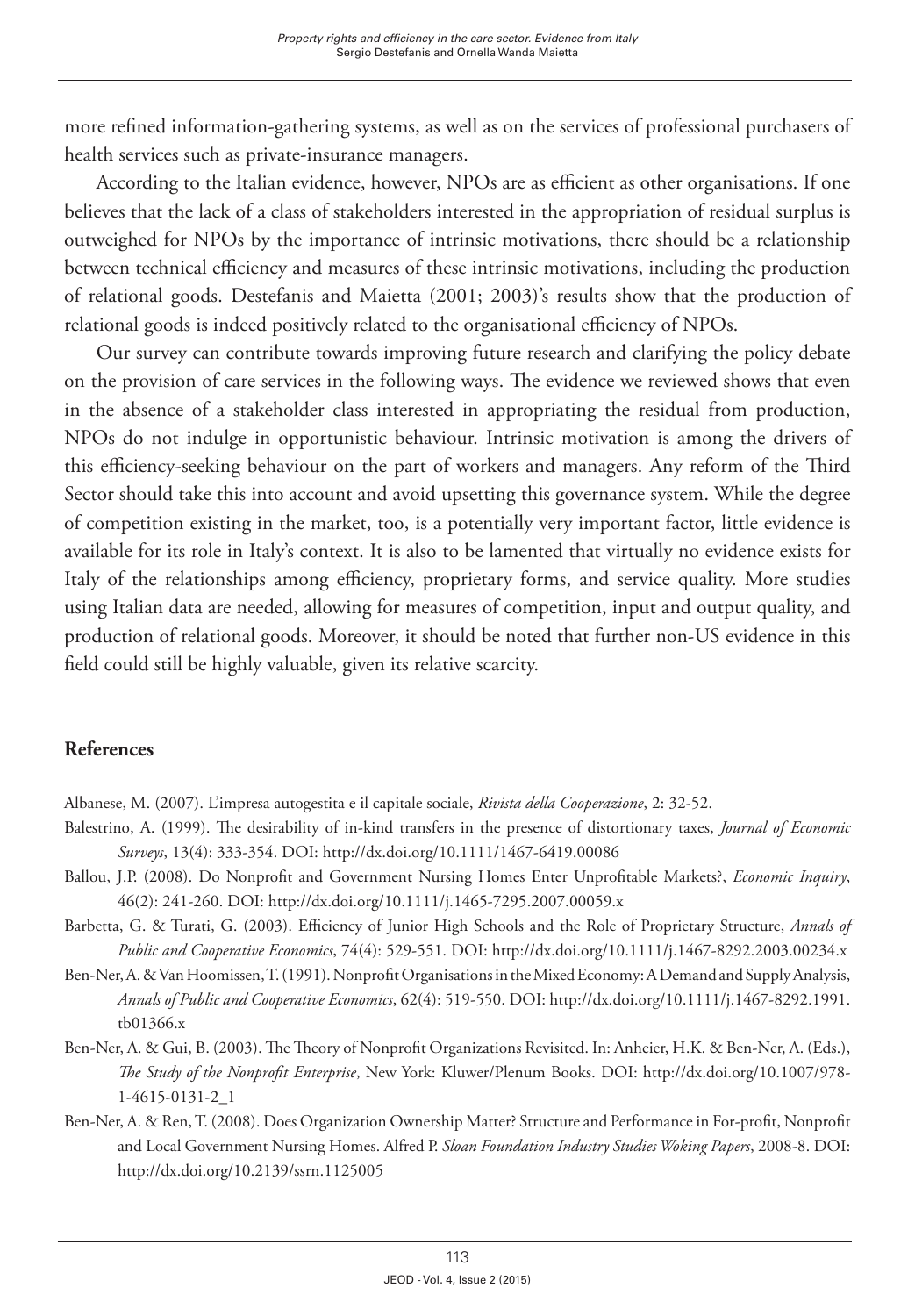- Ben-Ner, A., Karaka-Mandic, P. & Ren, T. (2012). Ownership and Quality in Markets with Asymmetric Information: Evidence from Nursing Homes, *B.E. Journal of Economic Analysis & Policy*, 12(1) (Topics), Article 42. DOI: <http://dx.doi.org/10.1515/1935-1682.3038>
- Besley, T. & Ghatak, M. (2005). Competition and incentives with motivated agents, *American Economic Review*, 95(3): 616-636. DOI:<http://dx.doi.org/10.1257/0002828054201413>
- Bilodeau, M. & Slivinski, A. (1998). Rational Nonprofit Entrepreneurship, *Journal of Economics* & *Management Strategy*, 7(4): 551-571. DOI: <http://dx.doi.org/10.1162/105864098567515>
- Borzaga, C. (2000). *Capitale umano e qualità del lavoro nei servizi sociali*. Roma: Fondazione Italiana del Volontariato.
- Borzaga, C. (2003). *Effort*, fedeltà, soddisfazione dei lavoratori. In: Borzaga, C. & Musella, M. (Eds.), *Produttività ed efficienza nelle organizzazioni non profit. Il ruolo dei lavoratori, delle relazioni di lavoro.* Trento: Edizioni31.
- Borzaga, C. & Depedri, S. (2005). Interpersonal relations and job satisfaction: Some empirical results in social and community care services. In: Gui, B. & Sugden, R. (Eds.), *Economics and Social Interaction: Accounting for Interpersonal Relations*. Cambridge: Cambridge University Press. DOI: [http://dx.doi.org/10.1017/](http://dx.doi.org/10.1017/CBO9780511522154.007) [CBO9780511522154.007](http://dx.doi.org/10.1017/CBO9780511522154.007)
- Bruni, L. (2006). *Reciprocità. Dinamiche di cooperazione, economie, società civile*. Milano: Bruno Mondadori.
- Bruni, L. (2012). *The wound and the blessing. Happiness, economics, relationships*. New York: New City Press.
- Depedri, S. (2003). La ricerca: metodologia, campione e principali risultati. In: Borzaga, C. & Musella, M. (Eds.), *Produttività ed efficienza nelle organizzazioni non profit. Il ruolo dei lavoratori, delle relazioni di lavoro*. Trento: Edizioni31.
- Destefanis, S. & Maietta, O.W. (2001). *Assessing the Productive Efficiency of Non-Profit Organisations: a Comparative Analysis*, *CELPE Discussion Paper*, n. 63.
- Destefanis, S. & Maietta, O.W. (2003). La determinazione dell'efficienza nel settore nonprofit. In: Borzaga, C. & Musella, M. (Eds.), *Produttività ed efficienza nelle organizzazioni non profit. Il ruolo dei lavoratori, delle relazioni di lavoro*. Trento: Edizioni31.
- Donati, P. (2014). Relational Goods and Their Subjects: The Ferment of a New Civil Society and Civil Democracy, *Recerca*, 14: 19-46.
- Donati, P. & Solci, R. (2011). *I beni relazionali. Che cosa sono e quali effetti producono.* Torino: Bollati Boringhieri.
- EU Skills Panorama (2014). *Skills for social care Analytical Highlight*. Report prepared by ICF GHK and Cedefop for the European Commission.
- Fazioli, R. & Filippini, M. (1997). Differenze qualitative ed esperienze di *contracting-out* nell'offerta locale del servizio asilo nido, Una applicazione econometrica, *Economia pubblica*, 27(5): 53-77.
- Fiorillo, D. (2007). Relazioni sociali, norme sociali e fiducia: un'analisi sulla letteratura empirica, *Economia & Lavoro*, 42(2): 207-232.
- Francois, P. (2000). "Public service motivation" as an argument for government provision, *Journal of Public Economics*, 78(3): 275-299. DOI: [http://dx.doi.org/10.1016/S0047-2727\(00\)00075-X](http://dx.doi.org/10.1016/S0047-2727(00)00075-X)
- Gui, B. (2000). Economics and Interpersonal Relations: Introduction, *Annals of Public and Cooperative Economics*, 71(2): 133-138. DOI:<http://dx.doi.org/10.1111/1467-8292.00137>
- Gui, B. (2003). Nonprofit e beni relazionali: un rapporto privilegiato, *Impresa sociale*, 67: 47-56.
- Gui, B. & Sugden, R. (Eds.) (2005). *Economics and Social Interaction: Accounting for Interpersonal Relations*. Cambridge: Cambridge University Press. DOI: <http://dx.doi.org/10.1017/CBO9780511522154>
- Hansmann, H. (1980). The Role of Nonprofit Enterprise, *Yale Law Journal*, 89(3): 835-901. DOI: [http://dx.doi.](http://dx.doi.org/10.2307/796089) [org/10.2307/796089](http://dx.doi.org/10.2307/796089)
- Hansmann, H. (1996). *The Ownership of Firm.* London: The Belknap Press of Harvard University Press.
- James, E. (1989). *The Nonprofit Sector in International Perspective.* New York: Oxford University Press.